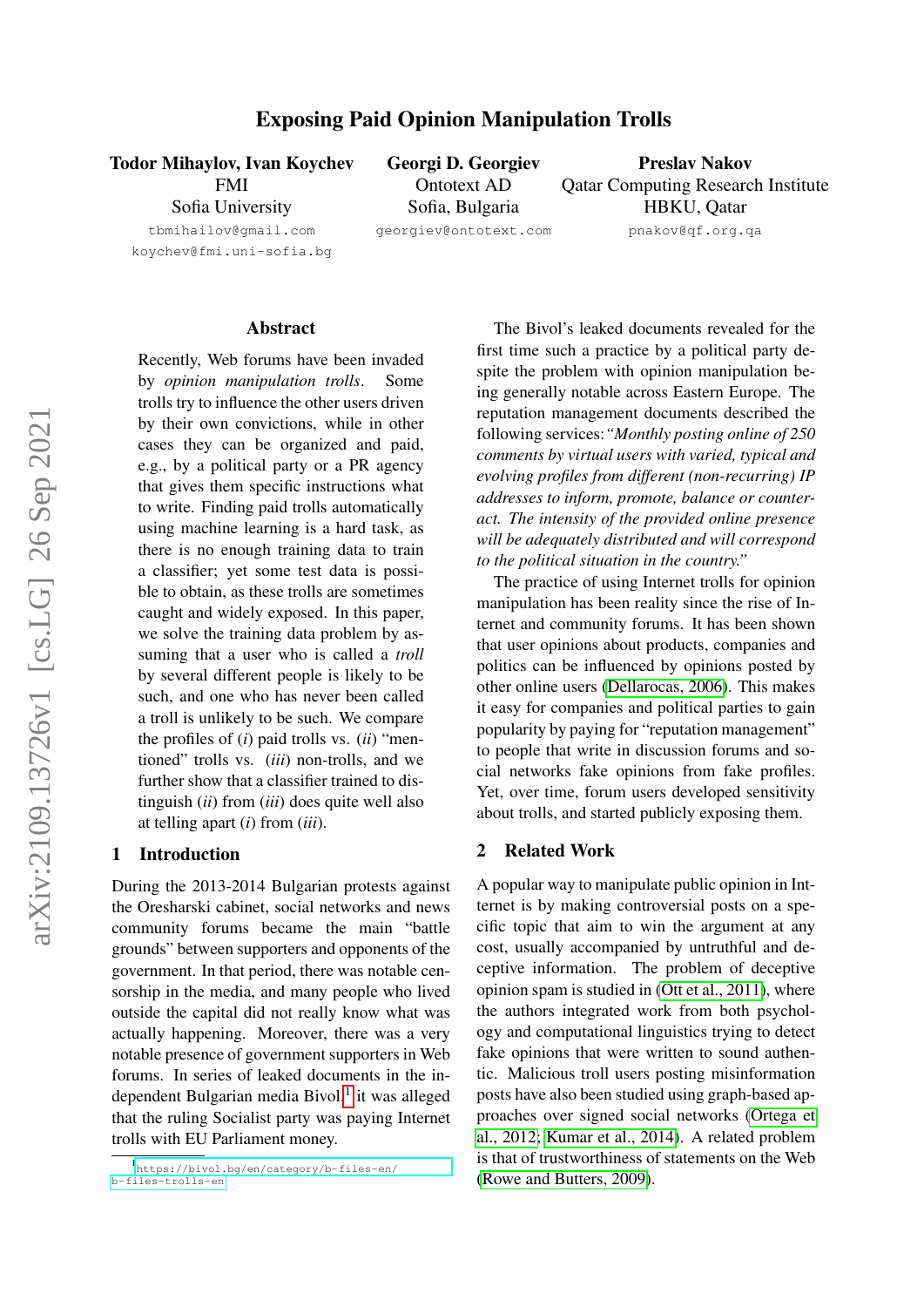Troll detection and offensive language use are understudied problems [\(Xu and Zhu, 2010\)](#page-7-3). They have been addressed using analysis of the semantics and the sentiment in posts [\(Cambria et](#page-6-2) [al., 2010\)](#page-6-2); there have been also studies of general troll behavior [\(Herring et al., 2002;](#page-6-3) [Buck](#page-6-4)[els et al., 2014\)](#page-6-4). Another approach has been to use lexico-syntactic features about user's writing style, structure, and cyber-bullying content [\(Chen](#page-6-5) [et al., 2012\)](#page-6-5); cyber-bullying was detected using user profile and post metadata (Galán-García et al., [2014\)](#page-6-6), and sentiment analysis [\(Xu et al., 2012\)](#page-7-4).

A related problem is that of Web spam detection, usually addressed as text classification [\(Se](#page-7-5)[bastiani, 2002\)](#page-7-5), e.g., using spam keyword spotting [\(Dave et al., 2003\)](#page-6-7), lexical affinity of arbitrary words to spam content [\(Hu and Liu, 2004\)](#page-6-8), frequency of punctuation and word co-occurrence [\(Li et al., 2006\)](#page-6-9). See [\(Castillo and Davison, 2011\)](#page-6-10) for an overview on adversarial Web search.

# 3 Data

We crawled the largest media community forum in Bulgaria, that of Dnevnik.bg<sup>[2](#page-1-0)</sup>, a daily newspaper that requires users to be signed in to comment (all in Bulgarian), which makes it easy to track them. The platform allows users to comment on news, to reply to other users' comments and to vote on them with thumbs up/down. Each publication has a category, a subcategory, and a list of manually selected tags (keywords).

We crawled the *Bulgaria*, *Europe*, and *World* categories for the period 01-Jan-2013 to 01-Apr-2015, together with the comments and the corresponding user profiles: 34,514 publications on 232 topics and with 13,575 tags, 1,930,818 comments (897,806 of them replies), and 14,598 users.

We have three groups of users: known paid trolls (as exposed in Bivol), "mentioned" trolls (called trolls by a certain number of different users), and non-trolls (never called trolls, despite having a high number of posts). Looking at users with at least 150 comments, we have 314 "mentioned" trolls (mentioned by five or more users) vs. 964 non-trolls (vs. some in between); we further have 15 paid trolls from Bivol. Here is an example post with troll accusation (translated):

*"To comment from "Rozalina": You, trolls, are so funny :) I saw the same signature under other comments:)"*

# 4 Method

We train a classifier to distinguish "mentioned" trolls vs. non-trolls; we experiment both with balanced and (natural) imbalanced classes. Then, at test time, we evaluate how well the classifier performs at discriminating paid trolls vs. non-trolls. We use a support vector machine (SVM) classifier [\(Chang and Lin, 2011\)](#page-6-11) with a radial basis function (RBF) kernel, and features motivated by several publications about troll behavior.

Note that we perform the classification at the user level, i.e., based on user activity history, from which we extract statistics summarizing the user activity. In particular, for each user, we count the number of comments posted, the number of days in the forum, the number of days with at least one comment, and the number of publications commented on. All other features are scaled with respect to these statistics, which makes it possible for us to handle users that registered only recently (which we need to do at test time). Our features can be divided in the following general groups:

Vote-based features. We calculate the number of comments with positive and negative votes for each user. This is useful as we assume that non-trolls are likely to disagree with trolls, and to give them negative votes. We use the sum from all comments as a feature. We also count separately the comments with high, low and medium positive to negative ratio. Here are some example features: (a) the number of comments where (positive/negative)  $< 0.25$ , and (b) the number of comments where (positive/negative)  $< 0.50$ .

Comment-to-publication similarity. These features measure the similarity between comments and publications. We use cosine and TF.IDFweighted vectors for the comment and for the publication. The idea is that trolls might try to change or blurr the topic of the publication if it differs from his/her views or agenda.

Comment order-based features. We count how many user comments the user has among the first  $k$ . The idea is that trolls might try to be among the first to comment to achieve higher impact.

Top loved/hated comments. We calculate the number of times the user's comments were among the top 1, 3, 5, 10 most loved/hated comments in some thread. The idea is that in the comment thread below many publications there are some trolls that oppose all other users, and usually their comments are among the most hated.

<span id="page-1-0"></span><sup>2</sup><http://dnevnik.bg>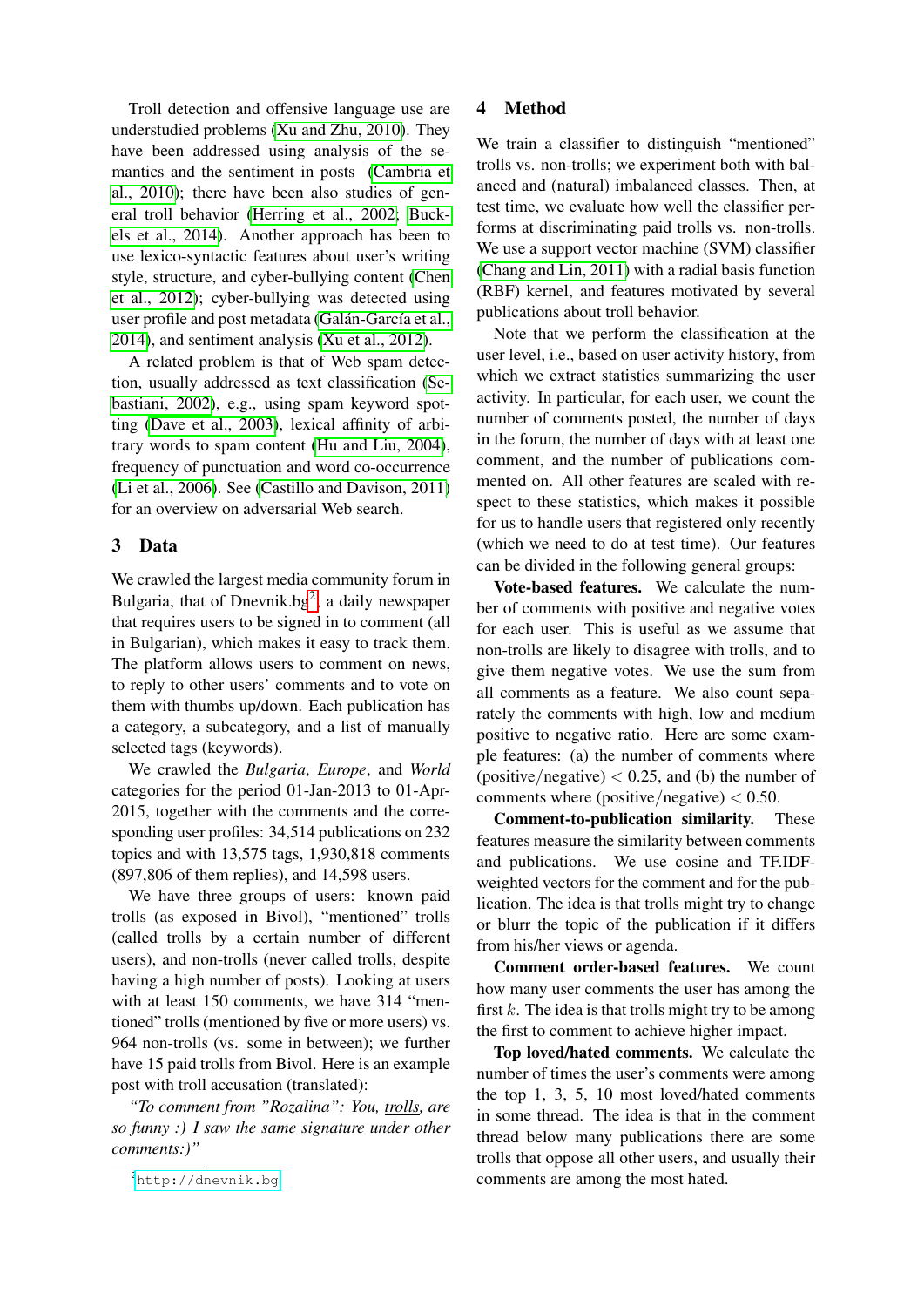Comment replies-based features. These are features that count how many comments by a given user are replies to other users' comments, how many are replies to other replies, and so on. The assumption here is that trolls post not only a large number of comments, but also a large number or replies, as they want to dominate the conversation, especially when defending a specific cause. We further generate complex features that combine user comment reply features and vote countsbased features, thus generating even more features that model the relationship between replies and user agreement/disagreement.

Time-based features. We generate features from the number of comments posted during different time periods on a daily or on a weekly basis. We assume that users who are paid or who could be activists of political parties probably have some usual times to post, e.g., maybe they do it as a fulltime job. On the other hand, most non-trolls work from 9:00 to 18:00, and thus we could expect that they should probably post less comments during this part of the day. We have time-based features that count the number of comments from 9:00 to 9:59, from 12:00 to 12:59, during working hours 9:00-18:00, etc.

Note that all the above features are scaled, i.e., divided by the number of comments, by the number of days the user has spent in the forum, by the number of days in which the user posted more than one comment, etc. Overall, we have a total of 338 such scaled features. In addition, we define a new set of features, which are non-scaled.

Non-scaled features. The non-scaled features are features based on the same statistics as above, but they are not divided by the number of comments / number of days in the forum / number of days with more that one comment, etc. For example, one non-scaled feature is the number of times a comment by the target user was voted negatively, i.e., as thumbs down, by other users. As a non-scaled feature, we would use this number directly, while above we would scale it by dividing it by the total number of user's comments, by the total number of publications the user has commented on, etc. Obviously, there is a danger in using non-scaled features: older users are likely to have higher values for them compared to recentlyregistered users. Yet, we found unscaled features useful in previous experiments [\(Mihaylov et al.,](#page-7-6) [2015\)](#page-7-6), so we included them here as well.

# 5 Experiments and Evaluation

In previous work [\(Mihaylov et al., 2015\)](#page-7-6), we have already experiments with distinguishing "mentioned" trolls vs. non-trolls, achieving accuracy of 88-94%. Here, we are interested in discriminating between *paid* trolls and non-trolls.

Unfortunately, we only know fifteen paid trolls (from the publication in Bivol), which is too little to use for training and testing. Thus, we trained on "mentioned" trolls vs. non-trolls, but we then tested on *paid* trolls vs. non-trolls. We focused on the top four known paid trolls with the highest number of posts, as they had more than 100 comments, which means that we had enough information about them. $3$  Thus, for testing we used the four trolls with 100 posts or more, to which we added four non-trolls (i.e., users who have never been called *trolls*). For training, we used 314 "mentioned" troll with 150 posts or more, to which we added 314 non-trolls, also with 150+ posts.

For the experiments, we extracted the features described in the previous section, both scaled and non-scaled, and we normalized them in the -1 to 1 interval. We then trained a support vector machine (SVM) classifier [\(Chang and Lin, 2011\)](#page-6-11) with a radial basis function (RBF) kernel with C=32 and g=0.0078125. We chose these values using crossvalidation on the training dataset. The testing results are shown in Tables [1](#page-3-0) and [2.](#page-3-1)

Table [1](#page-3-0) shows that we can find paid trolls with 100% precision and 75% recall, which is quite good. However, we should be very cautious about any conclusions we draw, as we only had eight testing examples. Yet, let us try to do some analysis. First, note that the best F-score is achieved when using All Scaled features. Moreover, features based on reply status, similarity, up/down votes, number of triggered replies seem to have no impact on the classification performance, as excluding them from the All Scaled features does not affect the results either way. However, excluding time-related features and reply comments votebased features results in bad score, which means that these features have the most impact on finding paid trolls. Finally, excluding all vote-related features results in zero precision and recall on paid trolls evaluation, which means that these features are key for finding paid trolls.

<span id="page-2-0"></span> $3$ There were six known paid trolls with more than 40 comments, and the remaining nine known paid trolls from Bivol had less than 40 comments.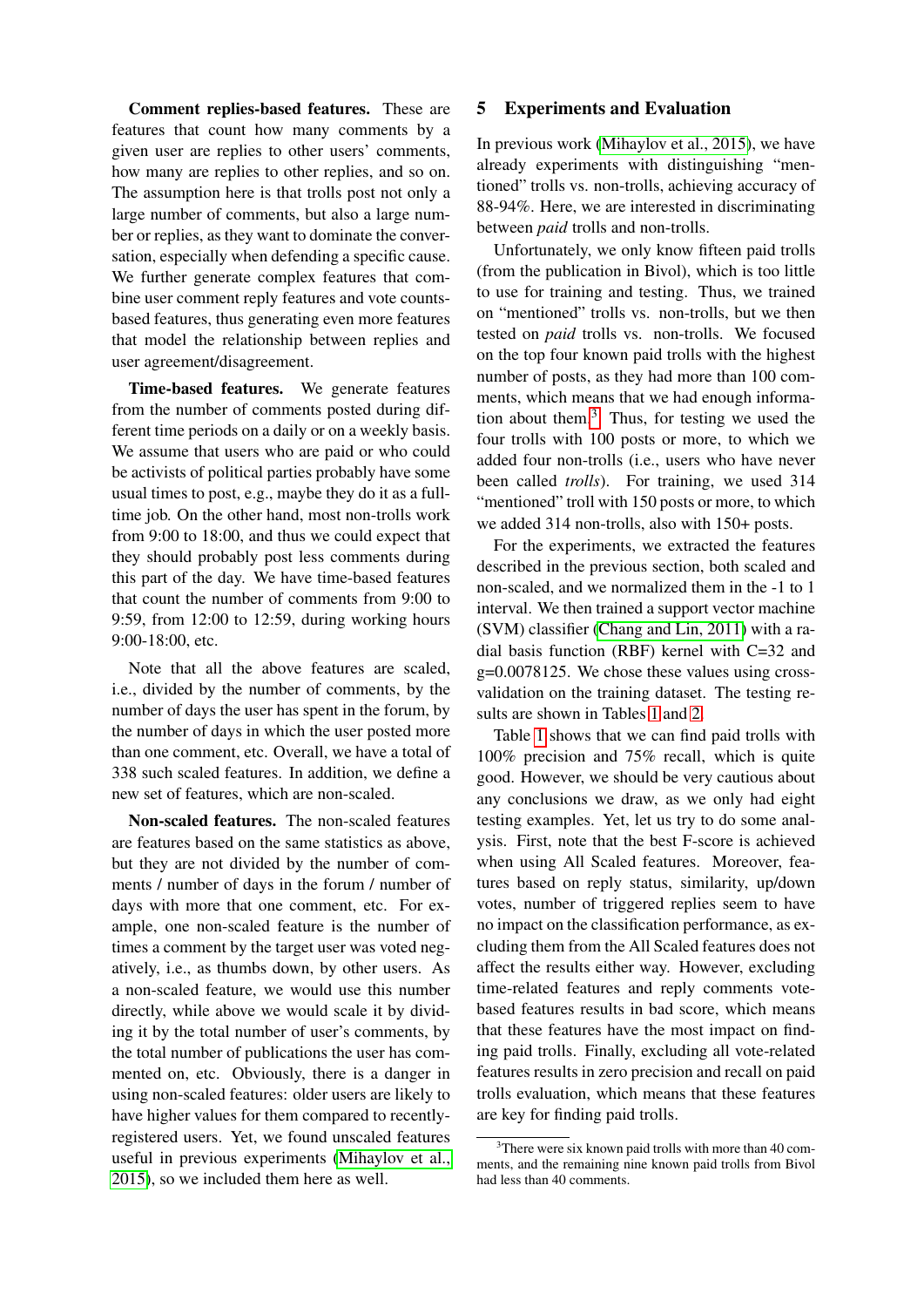| <b>Features</b>                        | <b>Accuracy</b> | <b>Precision</b> | <b>Recall</b> | <b>F-score</b> |
|----------------------------------------|-----------------|------------------|---------------|----------------|
| All Scaled (AS)                        | 0.88            | 1.00             | 0.75          | 0.86           |
| AS - comment order (Scaled - S)        | 0.88            | 1.00             | 0.75          | 0.86           |
| $AS - is reply(S)$                     | 0.88            | 1.00             | 0.75          | 0.86           |
| $AS - is reply to has reply (S)$       | 0.88            | 1.00             | 0.75          | 0.86           |
| $AS$ - similarity $(S)$                | 0.88            | 1.00             | 0.75          | 0.86           |
| $AS$ - similarity top $(S)$            | 0.88            | 1.00             | 0.75          | 0.86           |
| $AS$ - topl oved hated $(S)$           | 0.88            | 1.00             | 0.75          | 0.86           |
| $AS$ - total comments $(S)$            | 0.88            | 1.00             | 0.75          | 0.86           |
| $AS$ - triggered replies range $(S)$   | 0.88            | 1.00             | 0.75          | 0.86           |
| $AS$ - triggered replies total $(S)$   | 0.88            | 1.00             | 0.75          | 0.86           |
| $AS$ - vote updown total $(S)$         | 0.88            | 1.00             | 0.75          | 0.86           |
| $AS - time(S)$                         | 0.75            | 1.00             | 0.50          | 0.67           |
| $AS - time hours (S)$                  | 0.75            | 1.00             | 0.50          | 0.67           |
| $AS$ - vote up/down reply status $(S)$ | 0.75            | 1.00             | 0.50          | 0.67           |
| $AS$ - time day of week $(S)$          | 0.63            | 1.00             | 0.25          | 0.40           |
| $AS + Non Scaled (NS)$                 | 0.63            | 1.00             | 0.25          | 0.40           |
| $AS$ - vote up/down all $(S)$          | 0.38            | 0.00             | 0.00          | 0.00           |

<span id="page-3-0"></span>Table 1: Results for classifying 4 paid trolls vs. 4 non-trolls for All Scaled (AS) '−' (minus) some scaled feature group. We train on 314 "mentioned" trolls vs. 314 non-trolls. (The bottom features are better, as they yield the highest drop in accuracy and F1 when excluded from All Scaled.)

| <b>Features</b>                  | <b>Accuracy</b> | <b>Precision</b> | <b>Recall</b> | <b>F-score</b> |
|----------------------------------|-----------------|------------------|---------------|----------------|
| only day of week (S)             | 0.88            | 0.80             | 1.00          | 0.89           |
| only reply status (S)            | 0.75            | 0.75             | 0.75          | 0.75           |
| only time hours (S)              | 0.75            | 0.75             | 0.75          | 0.75           |
| only top loved hated (S)         | 0.75            | 1.00             | 0.50          | 0.67           |
| only comment order (S)           | 0.63            | 0.67             | 0.50          | 0.57           |
| only vote updown is reply (S)    | 0.63            | 0.67             | 0.50          | 0.57           |
| only similarity top (S)          | 0.63            | 1.00             | 0.25          | 0.40           |
| only triggered replies range (S) | 0.63            | 1.00             | 0.25          | 0.40           |
| only is reply to has reply $(S)$ | 0.50            | 0.50             | 0.25          | 0.33           |
| only similarity (S)              | 0.50            | 0.50             | 0.25          | 0.33           |
| only time $(S)$                  | 0.50            | 0.50             | 0.25          | 0.33           |
| only total comments (S)          | 0.50            | 0.50             | 0.25          | 0.33           |
| only triggered replies total (S) | 0.50            | 0.50             | 0.25          | 0.33           |
| only vote up/down all (S)        | 0.50            | 0.50             | 0.25          | 0.33           |
| only vote up/down total $(S)$    | 0.50            | 0.50             | 0.25          | 0.33           |
| All Unscaled                     | 0.50            | 0.00             | 0.00          | 0.00           |

<span id="page-3-1"></span>Table 2: Results for classifying 4 paid trolls vs. 4 non-trolls for individual Scaled (S) feature groups. We train on 314 "mentioned" trolls vs. 314 non-trolls. (The top features are better, as they perform well when used alone.)

Table [2](#page-3-1) shows the performance of selected feature groups when used in isolation. We can see that features such as time of posting and votes are among the most important ones; yet, in our previous research, we have found them to be virtually irrelevant for finding "mentioned" trolls vs. nontrolls [\(Mihaylov et al., 2015\)](#page-7-6).

Table [2](#page-3-1) also shows that the best score is achieved by the day of the week feature, which confirms our assumption that paid trolls tend to write on working days. Next come the timerelated features, which includes hour-related features and number of comments posted during working hours vs. in the evenings.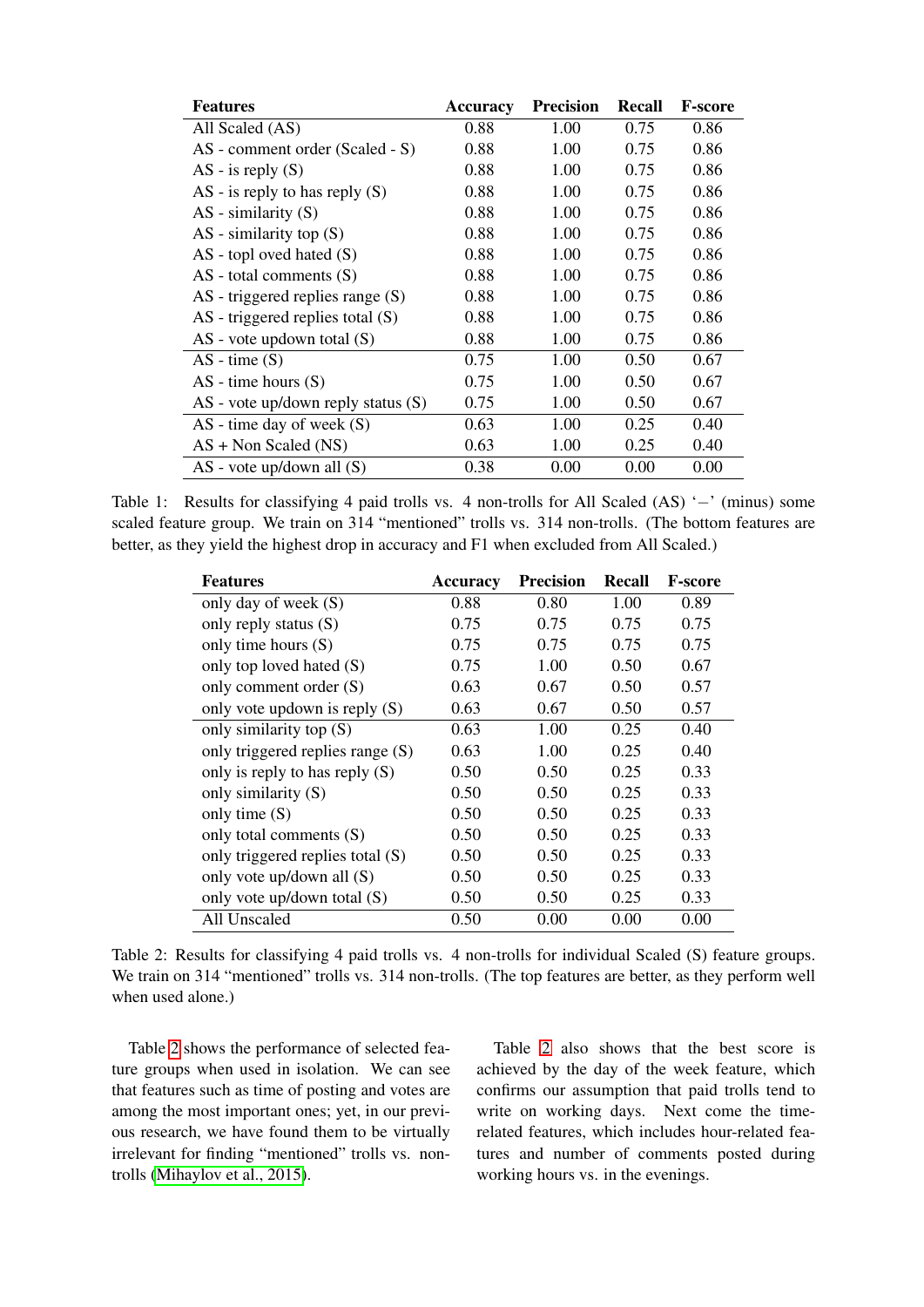### 6 Discussion

Recall that our objective in this work was to identify paid opinion manipulation trolls in Internet forums. Unfortunately, we could not train a classifier to do that directly, as we did not have enough known paid trolls. Thus, we resorted to a simple trick: we considered as trolls those users who were accused of being such by other users. The assumption was that some of these "mentioned" trolls could have actually been paid. However, this is much of a witch hunt and despite our good overall results, the training data is not 100% reliable. For example, some trolls, whether paid or not, could have accused some non-trolls of being trolls, by mistake or on purpose.



<span id="page-4-0"></span>Figure 1: Finding paid trolls with different min number of comments. Training with AS features, and 314 "mentioned" trolls vs. 314 non-trolls.

Recall also that, in our experiments above, we used for testing only four of the fifteen known paid trolls: those with 100 or more comments. It is interesting to see how our classifier would perform if tested on trolls with different minimum number of comments (and the corresponding number of non-trolls). This is shown in Figure [1:](#page-4-0) we can see that most known paid users with less than 40 comments cannot be exposed as trolls using "mentioned" trolls as training examples.

Next, we vary the number of mentions (by different people) needed for us to consider a user a troll; we try 3, 4 and 6, in addition to 5 as above. Table [3](#page-4-1) shows the results when testing on paid trolls with  $100+$  mentions  $(4 \text{ trells} + 4 \text{ non-trolls})$ , where we trained with All Scaled features, and users with 150+ comments and varying minimum number of mentions as a troll.

| min mentions       | з    |                     |           |      |
|--------------------|------|---------------------|-----------|------|
| "mentioned" trolls | 536  |                     | 416 314   | 259  |
| non-trolls         | 536  |                     | 416 314   | 259  |
| accuracy           |      | 0.75 0.88 0.88 0.75 |           |      |
| F-score            | 0.67 |                     | 0.86 0.86 | 0.67 |

<span id="page-4-1"></span>Table 3: Finding paid trolls with 100+ mentions  $(4$  trolls  $+$  4 non-trolls). Training with AS features, and users with 150+ comments and varying minimum number of mentions as a troll.

| min mentions           | 3    |      |      |      |
|------------------------|------|------|------|------|
| "mentioned" trolls 536 |      | 416  | 314  | 259  |
| non-trolls             | 536  | 416  | -314 | 259  |
| accuracy               | 0.83 | 0.87 | 0.91 | 0.92 |
| F-score                | 0.83 | 0.87 | 0.91 | 0.92 |

<span id="page-4-2"></span>Table 4: Finding "mentioned" trolls (crossvalidation on the training dataset). Training with AS features, and users with 150+ comments and varying minimum number of mentions as a troll.

Table [4](#page-4-2) shows results when training on the same datasets as in Table [3,](#page-4-1) but this time evaluating with cross-validation on the training data.

We can see that the best results when testing with paid trolls are achieved for "mentioned" trolls with a minimum of 4 or 5 mentions (Table [3\)](#page-4-1), while when both training and evaluating with "mentioned" trolls (Table [4\)](#page-4-2), the best results are with 6 mentions. This could mean that paid trolls behave more like moderately "mentioned" trolls rather than like highly "mentioned" trolls. More experiments, with a higher number of known paid trolls, are needed in order to confirm this.

Finally, we built and analyzed aggregated profiles for the three kinds of users we considered: (*i*) paid trolls vs. (*ii*) "mentioned" trolls vs.  $(iii)$  non-trolls.<sup>[4](#page-4-3)</sup> For this purpose, we selected average values for the most notable features for the users with the highest number of comments from each group. We then normalized these values with value/max. The result is shown on Figure [2.](#page-5-0)

(1 - Active days to all time rate) shows that "mentioned" trolls write at least one comment in 52% of their days of all time being in the forum, while non-trolls do so 36% of the time, and paid trolls only do it 15% of the time. This suggests that paid trolls are less active, maybe because they only write comments when they are paid to do it.

<span id="page-4-3"></span><sup>&</sup>lt;sup>4</sup>Note that we excluded from our analysis users with too few comments or with too few mentions as a troll.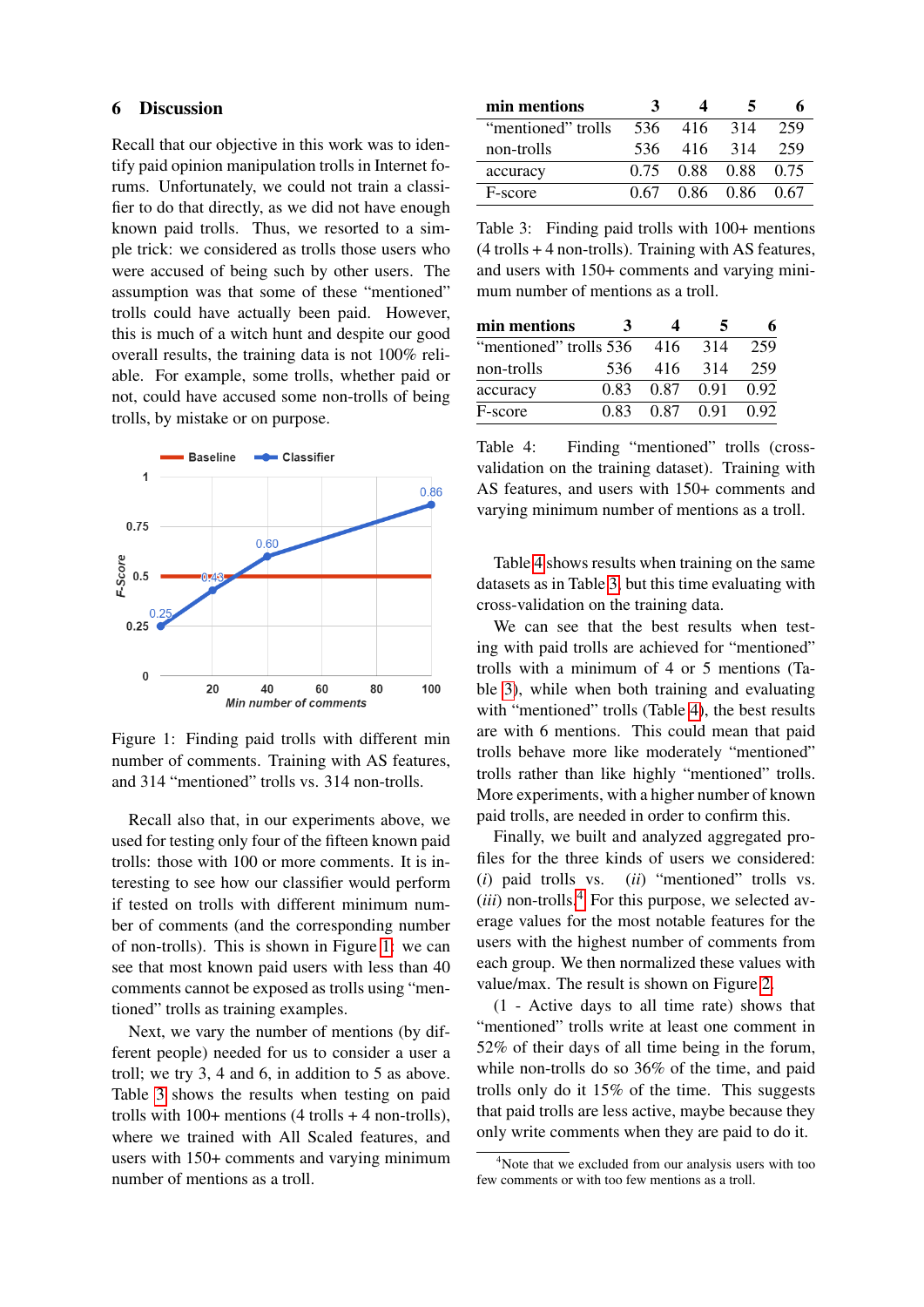

<span id="page-5-0"></span>Figure 2: "Mentioned" trolls vs. paid trolls vs. non-trolls based on average feature values.

(2 - Comments per active day) shows that paid trolls and "mentioned" trolls write twice as many comments as non-trolls per day.

(3 - Avg comments per publication) shows that both paid and "mentioned" trolls post more comments per publication than non-trolls.

(4 - Neg voted by other users), (6 - High neg voted by other users), (7 - Med neg voted by other users) show that both paid and "mentioned" trolls have much more negatively voted comments than non-trolls. Yet, this is higher for paid trolls, which could mean that they have more influence compared to the self-driven "mentioned" trolls.

(5) - "mentioned" trolls have more positively voted comments compared to paid trolls.

(8 - Replies comments rate) - "mentioned" trolls are more likely to write comments that are replies to other user's comments compared to non-trolls, while paid trolls prefer to write specific comments and not to enter personal "battles". Moreover, paid trolls are more likely to write comments on working days (9 - Work days (Mon-Fri) comments rate) (Mon-Fri), and during working hours (9-18h) ((10 - Work time (9-18h) comments rate),(11 - Nonwork time comments rate)) while "mentioned" trolls and non-trolls would write comments at anytime, though mostly during non-working hours.

These observations confirm our assumptions that paid trolls write comments primarily for the money, while "mentioned" trolls do so anytime, and are "self-driven". Yet, note that some of our "mentioned" trolls might be actually paid.

### 7 Conclusion and Future Work

We have presented experiments in trying to distinguish *paid* opinion manipulation trolls vs. nontrolls in Internet forums. As we did not have enough known paid trolls, for training we used "mentioned" trolls, assuming that a user who is called a *troll* by several different people is likely to be one, while one who has never been called a troll is unlikely to be such. We compared the profiles of (*i*) paid trolls vs. (*ii*) "mentioned" trolls vs. (*iii*) non-trolls, and we have shown that a classifier trained to distinguish (*ii*) from (*iii*) does quite well also at telling apart (*i*) from (*iii*).

Our further analysis has shown that the most important features were the number of comments, of positive and of negative votes, of posted replies, and the time of commenting. Overall, paid trolls looked roughly like the "mentioned" trolls, except that they were posting most of their comments on working days and during working hours.

Unfortunately, our features only worked well for trolls with high number of posts. Thus, in future work, we plan to add keywords, topics, named entities, sentiment analysis [\(Kapukaranov](#page-6-12) [and Nakov, 2015;](#page-6-12) [Jovanoski et al., 2015\)](#page-6-13), etc, in order to be able to detect "fresh" trolls; this would require stemming [\(Nakov, 2003b;](#page-7-7) [Nakov, 2003a\)](#page-7-8), POS tagging [\(Georgiev et al., 2012\)](#page-6-14), and named entity recognition [\(Georgiev et al., 2009\)](#page-6-15). We also plan to analyze the comment threads as a whole (Barrón-Cedeño et al., 2015; [Joty et al., 2015\)](#page-6-17).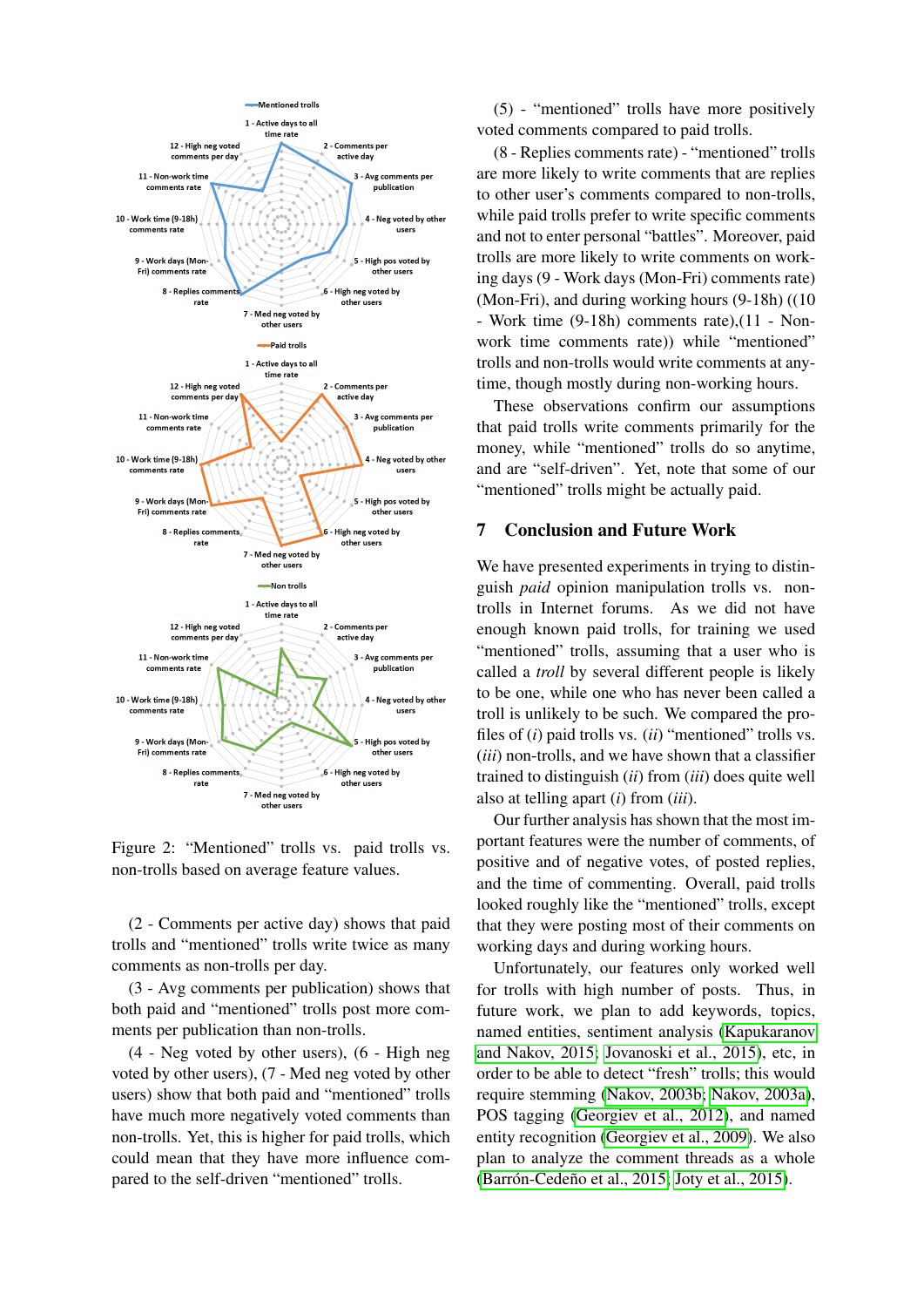#### References

- <span id="page-6-16"></span>[Barrón-Cedeño et al.2015] Alberto Barrón-Cedeño, Simone Filice, Giovanni Da San Martino, Shafiq Joty, Lluís Màrquez, Preslav Nakov, and Alessandro Moschitti. 2015. Thread-level information for comment classification in community question answering. In *Proceedings of the 53rd Annual Meeting of the Association for Computational Linguistics and the 7th International Joint Conference on Natural Language Processing*, ACL-IJCNLP '15, pages 687–693, Beijing, China.
- <span id="page-6-4"></span>[Buckels et al.2014] Erin E Buckels, Paul D Trapnell, and Delroy L Paulhus. 2014. Trolls just want to have fun. *Personality and individual Differences*, 67:97–102.
- <span id="page-6-2"></span>[Cambria et al.2010] Erik Cambria, Praphul Chandra, Avinash Sharma, and Amir Hussain. 2010. Do not feel the trolls. In *Proceedings of the 3rd International Workshop on Social Data on the Web*, SDoW '10, Shanghai, China.
- <span id="page-6-10"></span>[Castillo and Davison2011] Carlos Castillo and Brian D. Davison. 2011. Adversarial web search. *Found. Trends Inf. Retr.*, 4(5):377–486, May.
- <span id="page-6-11"></span>[Chang and Lin2011] Chih-Chung Chang and Chih-Jen Lin. 2011. LIBSVM: A library for support vector machines. *ACM Transactions on Intelligent Systems and Technology*, 2:27:1–27:27.
- <span id="page-6-5"></span>[Chen et al.2012] Ying Chen, Yilu Zhou, Sencun Zhu, and Heng Xu. 2012. Detecting offensive language in social media to protect adolescent online safety. In *Proceedings of the 2012 International Conference on Privacy, Security, Risk and Trust and of the 2012 International Conference on Social Computing*, PASSAT/SocialCom '12, pages 71–80, Amsterdam, Netherlands.
- <span id="page-6-7"></span>[Dave et al.2003] Kushal Dave, Steve Lawrence, and David M Pennock. 2003. Mining the peanut gallery: Opinion extraction and semantic classification of product reviews. In *Proceedings of* fication of product reviews. *the 12th International World Wide Web conference*, WWW '03, pages 519–528, Budapest, Hungary.
- <span id="page-6-0"></span>[Dellarocas2006] Chrysanthos Dellarocas. 2006. Strategic manipulation of internet opinion forums: Implications for consumers and firms. *Management Science*, 52(10):1577–1593.
- <span id="page-6-6"></span>[Galán-García et al.2014] Patxi Galán-García, JoséGaviria de la Puerta, CarlosLaorden Gómez, Igor Santos, and Pablo García Bringas. 2014. Supervised machine learning for the detection of troll profiles in Twitter social network: Application to a real case of cyberbullying. In Alvaro Herrero, Bruno Baruque, Fanny Klett, ´ Ajith Abraham, Václav Snášel, André C.P.L.F. de Carvalho, Pablo García Bringas, Ivan Zelinka, Héctor Quintián, and Emilio Corchado, editors, *International Joint Conference SOCO'13-CISIS'13- ICEUTE'13*, volume 239 of *Advances in Intelligent*

*Systems and Computing*, pages 419–428. Springer International Publishing.

- <span id="page-6-15"></span>[Georgiev et al.2009] Georgi Georgiev, Preslav Nakov, Kuzman Ganchev, Petya Osenova, and Kiril Simov. 2009. Feature-rich named entity recognition for Bulgarian using conditional random fields. In *Proceedings of the International Conference Recent Advances in Natural Language Processing*, RANLP '09, pages 113–117, Borovets, Bulgaria.
- <span id="page-6-14"></span>[Georgiev et al.2012] Georgi Georgiev, Valentin Zhikov, Petya Osenova, Kiril Simov, and Preslav Nakov. 2012. Feature-rich part-of-speech tagging for morphologically complex languages: Application to Bulgarian. In *Proceedings of the 13th Conference of the European Chapter of the Association for Computational Linguistics*, EACL '12, pages 492–502, Avignon, France.
- <span id="page-6-3"></span>[Herring et al.2002] Susan Herring, Kirk Job-Sluder, Rebecca Scheckler, and Sasha Barab. 2002. Searching for safety online: Managing "trolling" in a feminist forum. *The Information Society*, 18(5):371– 384.
- <span id="page-6-8"></span>[Hu and Liu2004] Minqing Hu and Bing Liu. 2004. Mining and summarizing customer reviews. In *Proceedings of the 10th ACM SIGKDD International Conference on Knowledge Discovery and Data Mining*, KDD '04, pages 168–177, Seattle, WA, USA.
- <span id="page-6-17"></span>[Joty et al.2015] Shafiq Joty, Alberto Barrón-Cedeño, Giovanni Da San Martino, Simone Filice, Lluís Marquez, Alessandro Moschitti, and Preslav Nakov. ` 2015. Global thread-level inference for comment classification in community question answering. In *Proceedings of the Conference on Empirical Methods in Natural Language Processing*, EMNLP '15, Lisbon, Portugal.
- <span id="page-6-13"></span>[Jovanoski et al.2015] Dame Jovanoski, Veno Pachovski, and Preslav Nakov. 2015. Sentiment analysis in Twitter for Macedonian. In *Proceedings of the International Conference on Recent Advances in Natural Language Processing*, RANLP '15, Hissar, Bulgaria.
- <span id="page-6-12"></span>[Kapukaranov and Nakov2015] Borislav Kapukaranov and Preslav Nakov. 2015. Fine-grained sentiment analysis for movie reviews in Bulgarian. In *Proceedings of the International Conference on Recent Advances in Natural Language Processing*, RANLP '15, Hissar, Bulgaria.
- <span id="page-6-1"></span>[Kumar et al.2014] Srijan Kumar, Francesca Spezzano, and VS Subrahmanian. 2014. Accurately detecting trolls in slashdot zoo via decluttering. In *Proceedings of the 2014 IEEE/ACM International Conference on Advances in Social Network Analysis and Mining*, ASONAM '14, pages 188–195, Beijing, China.
- <span id="page-6-9"></span>[Li et al.2006] Wenbin Li, Ning Zhong, and Chunnian Liu. 2006. Combining multiple email filters based